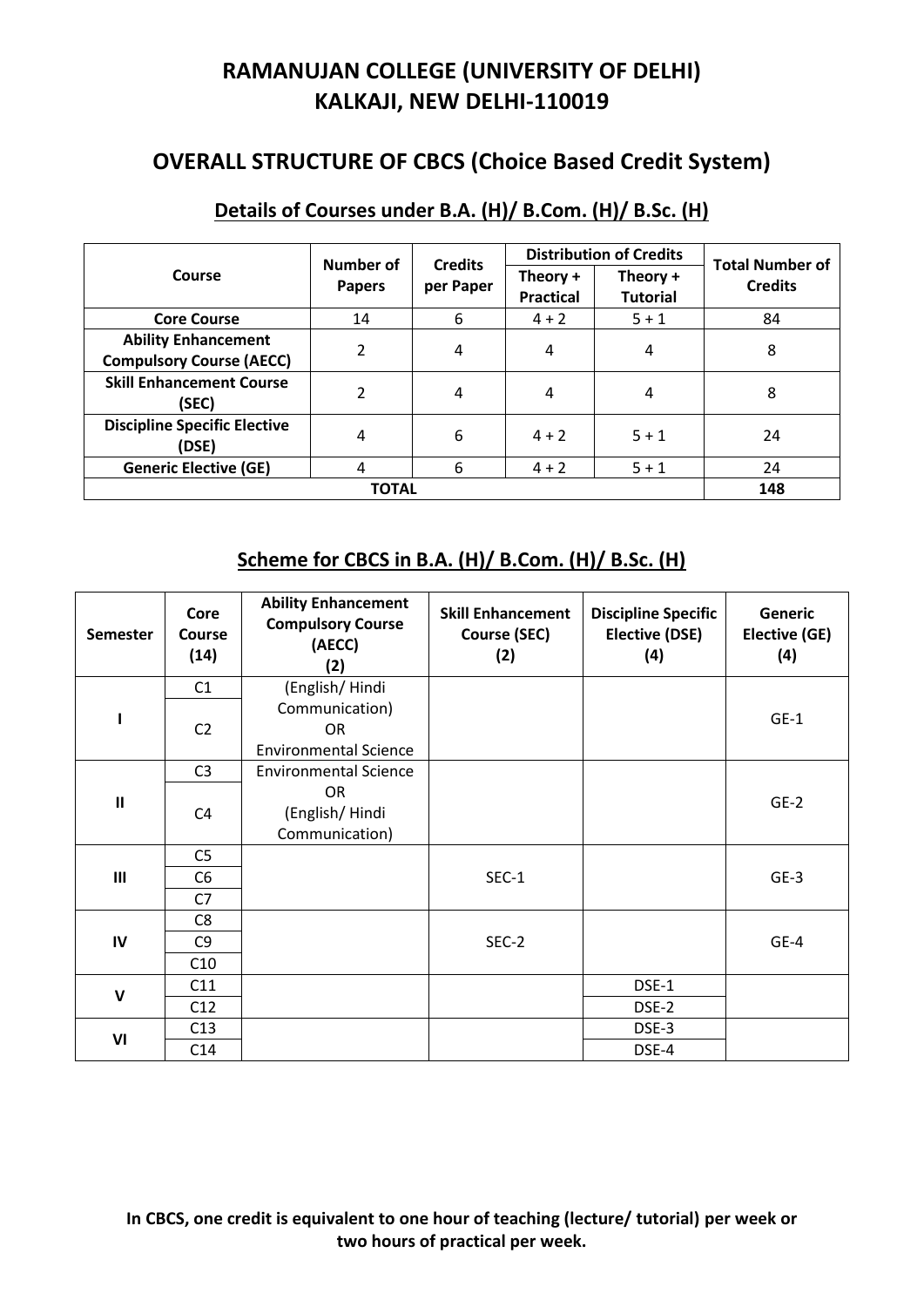# **RAMANUJAN COLLEGE (UNIVERSITY OF DELHI) KALKAJI, NEW DELHI-110019**

## **OVERALL STRUCTURE OF CBCS (Choice Based Credit System)**

|                                                                  | <b>Number</b>  |                                                                                                    |       | <b>Distribution of Credits</b> |                 | <b>Total</b>     |
|------------------------------------------------------------------|----------------|----------------------------------------------------------------------------------------------------|-------|--------------------------------|-----------------|------------------|
| <b>Course</b>                                                    | οf             | <b>Composition</b>                                                                                 | per   | Theory +                       | Theory +        | <b>Number of</b> |
|                                                                  | <b>Papers</b>  |                                                                                                    | Paper | <b>Practical</b>               | <b>Tutorial</b> | <b>Credits</b>   |
| Core/Discipline<br>Course                                        | 12             | Two papers: English<br>Two papers: Hindi<br>Four papers: Discipline-1<br>Four papers: Discipline-2 | 6     | $4 + 2$                        | $5 + 1$         | 72               |
| <b>Ability Enhancement</b><br><b>Compulsory Course</b><br>(AECC) | 2              | <b>Environmental Science</b><br>and<br>English/Hindi Communication                                 | 4     | 4                              | 4               | 8                |
| <b>Skill Enhancement</b><br><b>Course (SEC)</b>                  | 4              | Pool of Choices                                                                                    | 4     | 4                              | 4               | 16               |
| <b>Discipline Specific</b><br><b>Elective (DSE)</b>              | 4              | Two papers: Discipline-1<br>and<br>Two papers: Discipline-2                                        | 6     | $4 + 2$                        | $5 + 1$         | 24               |
| <b>Generic Elective (GE)</b>                                     | $\overline{2}$ | Pool of Choices                                                                                    | 6     | $4 + 2$                        | $5 + 1$         | 12               |
| <b>TOTAL</b>                                                     |                |                                                                                                    |       |                                |                 | 132              |

#### **Details of Courses under B. A. Programme**

### **Scheme for CBCS in B. A. Programme**

| <b>Semester</b> | Core Course (12) | <b>Ability Enhancement</b><br><b>Compulsory Course (AECC)</b><br>(2) | <b>Skill Enhancement</b><br><b>Course (SEC)</b><br>(4) | <b>Discipline Specific</b><br><b>Elective (DSE)</b><br>(4) | <b>Generic Elective</b><br>(GE)<br>(2) |
|-----------------|------------------|----------------------------------------------------------------------|--------------------------------------------------------|------------------------------------------------------------|----------------------------------------|
|                 | Hindi-1          |                                                                      |                                                        |                                                            |                                        |
|                 | DSC-1A           | (English/Hindi<br>Communication)                                     |                                                        |                                                            |                                        |
|                 | DSC-2A           |                                                                      |                                                        |                                                            |                                        |
|                 | English-1        |                                                                      |                                                        |                                                            |                                        |
| Ш               | DSC-1B           | <b>Environmental Science</b>                                         |                                                        |                                                            |                                        |
|                 | DSC-2B           |                                                                      |                                                        |                                                            |                                        |
|                 | Hindi-2          |                                                                      | SEC-1                                                  |                                                            |                                        |
| $\mathbf{III}$  | DSC-1C           |                                                                      |                                                        |                                                            |                                        |
|                 | DSC-2C           |                                                                      |                                                        |                                                            |                                        |
|                 | English-2        |                                                                      |                                                        |                                                            |                                        |
| IV              | DSC-1D           |                                                                      | SEC-2                                                  |                                                            |                                        |
|                 | DSC-2D           |                                                                      |                                                        |                                                            |                                        |
| v               |                  |                                                                      | SEC-3                                                  | DSE-1A                                                     | $GE-1$                                 |
|                 |                  |                                                                      |                                                        | DSE-2A                                                     |                                        |
| VI              |                  |                                                                      | SEC-4                                                  | DSE-1B                                                     | $GE-2$                                 |
|                 |                  |                                                                      |                                                        | DSE-2B                                                     |                                        |

**In CBCS, one credit is equivalent to one hour of teaching (lecture/ tutorial) per week or two hours of practical per week.**